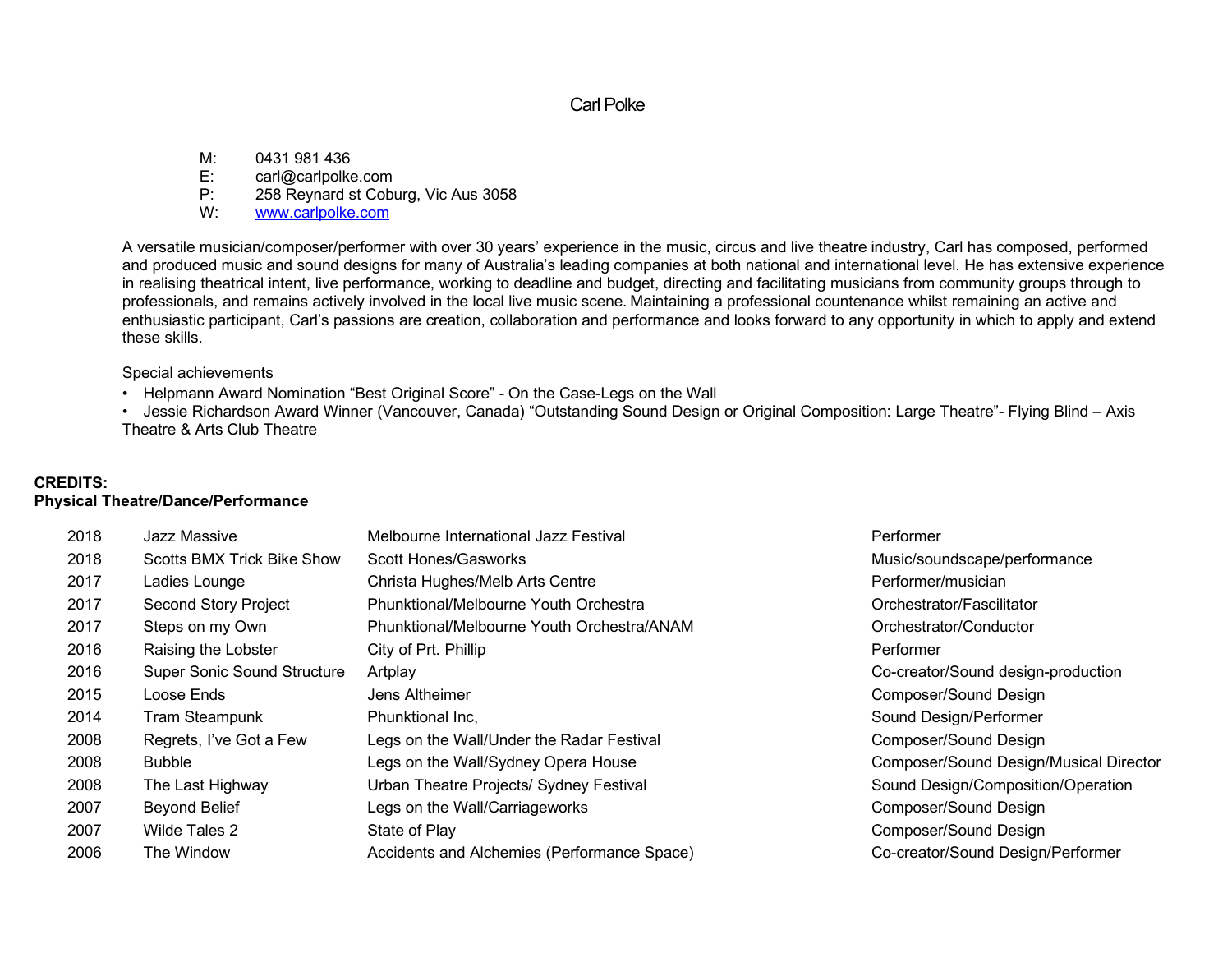| 2006 | On the Case                                   | Legs on the Wall/Commonwealth Games Melbourne                    | Composer          |
|------|-----------------------------------------------|------------------------------------------------------------------|-------------------|
| 2005 | <b>Blue Love</b>                              | Shaun Parker/Ausdance                                            | Sound re-         |
| 2004 | Back In Ya Box                                | Australian Theatre for Young People                              | Composer          |
| 2004 | <b>Wilde Tales</b>                            | State of Play/Company B Belvoir (B Sharp)                        | Composer          |
| 2004 | <b>Bubble</b>                                 | Soundbody Company B Belvoir (B Sharp)                            | Composer          |
| 2004 | Krush                                         | Soundbody Company B Belvoir (B Sharp)                            | Composer          |
| 2004 | Ungrounded                                    | Legs on the WallComposer/ Hoopla Festival                        | Composer          |
| 2004 | Runners Up                                    | Legs on the Wall                                                 | Composer          |
| 2003 | <b>Bouncers</b>                               | <b>Sugar Pig Productions</b>                                     | Composer          |
| 2003 | <b>Flying Blind</b>                           | Legs on the Wall/Axis Theatre Co (Canada)                        | Co-Creato         |
| 2003 | Rabbit                                        | Griffin theatre production,                                      | Composer          |
| 2003 | <b>Cloak of Feathers</b>                      | Legs on the Wall/Chris Drummond creative development             | Composer          |
| 2002 | Homelands                                     | Manchester Festival UK, Legs on the Wall,                        | Sound Eng         |
| 2002 | Runners Up                                    | Legs on the Wall                                                 | Compositi         |
| 2002 | 4 on the Floor #2                             | Company B Belvoir (B Sharp)                                      | Sound De          |
| 2001 | <b>Flying Blind</b>                           | Legs on the Wall/Axis Theatre/Belfry Theatre/Vancouver Arts Club | Co-Creato         |
| 2001 | <b>Eccentric Acts</b>                         | Sue Broadway                                                     | Composte          |
| 2001 | Where is it?                                  | 4 on the Floor/Company B Belvoir (B Sharp)                       | Compositi         |
| 2001 | Edward/Massacre                               | Australian Theatre for Young People                              | Sound De          |
| 2001 | Tranny Boy"                                   | International Playwright Conference                              | Composer          |
| 2000 | Centenary of Federation Parade City of Sydney |                                                                  | Compositi         |
| 2000 | <b>Certified Male</b>                         | Star City/Art Cackle and Hoot Production                         | Musician          |
| 2000 | <b>Eccentric Acts</b>                         | Sue Broadway/Margueritte Pepper Production                       | Composer          |
| 1999 | Under the Influence                           | Legs on the Wall regional and international tour                 | Sound Op          |
| 1998 | <b>Blood and Bone</b>                         | Spanda Productions                                               | Composer          |
| 1998 | I Love You                                    | <b>Airated Production</b>                                        | Composer          |
| 1998 | The Horror                                    | Melbourne Mask Works creative development                        | Composer          |
| 1997 | Temptation                                    | Legs on the Wall/Sydney Festival Production                      | Composer          |
| 1997 | Paul Capsis Live                              | Sydney Mardi Gras                                                | <b>Musical Di</b> |
| 1997 | Oh My Gorgeous                                | Airated/Melbourne International Festival of the Arts             | Composer          |

Composer/Sound design Sound re-edit/Design **2004 Back Power**<br>Composer/Sound Design Composer/Sound Design Composer/Sound Design Composer/Sound Design Composer/Musical Director Composer/Sound Design Composer/Sound Design Co-Creator/Composer/Performer Composer/Sound Design. Composer/Sound design Sound Engineer Composition/Sound Design Sound Design Co-Creator/Composer/Performer Composter/Sound Design Composition/Sound Design. Sound Design Composer/sound design **Composition/Production** Composer/Sound Design Sound Operator Composer/Sound Design Composer/Sound Design Composer/Sound Design Musical Director/Performer Composer/Sound Design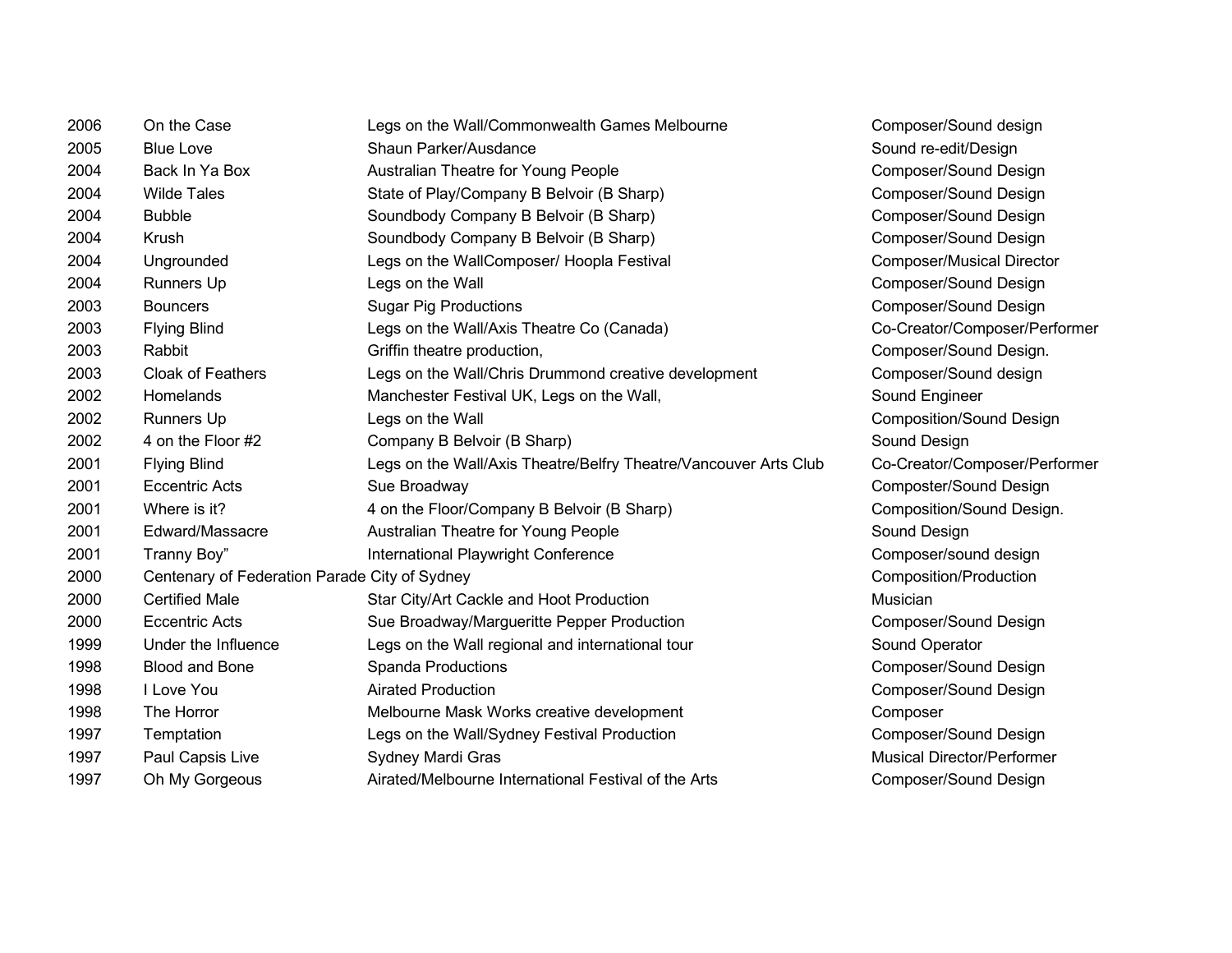### **Circus**

| 2020    | Karnidale Circus Fest W.A. | <b>Lunar Circus</b>                                        | Composer/performer                       |
|---------|----------------------------|------------------------------------------------------------|------------------------------------------|
| 2019    | <b>The Classics</b>        | Batton and Broadway                                        | <b>Musical Director/Performer</b>        |
| 2019    | Karnidale Circus Fest W.A. | <b>Lunar Circus</b>                                        | Composer/performer                       |
| 2019    | Christmas Magic III        | District Agency/Chadstone                                  | Sound Design/Composition/Operation       |
| 2018    | Christmas Magic II         | District Agency/Chadstone                                  | Sound Design/Composition/Operation       |
| 2018    | Qu-est-ce que C'est        | National Institute of Circus Arts                          | Sound Design/Composition                 |
| 2017    | Christmas Magic            | District Agency/Chadstone                                  | Sound Design/Composition/Operation       |
| 2016    | <b>General Fiasco</b>      | Independent/City of Moreland                               | Director/Musical Director/Performer      |
| 2015    | <b>The Classics</b>        | <b>Batton and Broadway</b>                                 | <b>Musical Director/Performer</b>        |
| 2014    | Nanjing Project            | Melbourne International Festival of the Arts               | Sound Design/Operation                   |
| 2014    | Man and Crane              | Darling Harbour/Sydney Foreshore Authority/Hoopla Festival | Sound Design/Composition                 |
| 2014    | The Classics               | Batton and Broadway                                        | <b>Musical Director/Performer</b>        |
| 2010-14 | Circus Oz                  | Circus Oz National/International Touring                   | Composer/Musical Director/Performer      |
| 2009    | Circus Oz                  | Circus Oz National/International Touring                   | Composer/Musician/Performer              |
| 2009    | Kit 'n' Kaboodle           | Darling Harbour/Sydney Foreshore Authority/Hoopla Festival | Composer/Sound Design/Musician           |
| 2009    | In The Grip                | <b>NICA</b>                                                | Sound Design/Composition                 |
| 2009    | <b>White Nights</b>        | A4 Productions                                             | Sound Design                             |
| 2008    | Superb and Broken          | Circus Monoxide                                            | Composer/Sound Design                    |
| 2007    | Crash 'n' Burn             | Circus Monoxide                                            | <b>Composer/Musical Director</b>         |
| 2007    | <b>Beach Party</b>         | Flying Fruitfly Circus/ Hooplah Festival                   | Composer /Musical director               |
| 2007    | The Great Wall             | Flying Fruitfly Circus /Powerhouse Museum                  | Composer/Sound Design                    |
| 2006    | <b>Les Clowns Triste</b>   | <b>Flying Fruitfly Circus</b>                              | Performer/Musician                       |
| 2005    | Circa!                     | Circa/Brisbane Marketing                                   | <b>Composer/Musical Director</b>         |
| 2005    | Les Clowns Triste          | Flying Fruitfly Circus/Japan World Expo                    | Performer/Musician                       |
| 2004    | Flying Fruit Fly 25th Gala | <b>Flying Fruitfly Circus</b>                              | <b>Musical Director/Performer</b>        |
| 2004    | Skipping on stars          | <b>Flying Fruitfly Circus Production</b>                   | Composer/Sound Designer/Musical Director |
| 2003    | Skipping on Stars          | <b>Flying Fruitfly Circus Production</b>                   | Composer/Sound Designer/Musical Director |
| 2000    | Fusion                     | Flying Fruitfly Circus/Sydney Olympic Arts festival        | <b>Composer/ Musical Director</b>        |
| 1993-98 | Circus Oz                  | Circus Oz National/International Touring                   | Composer/Musical Director/Performer      |

### **Screen**

2020 River **River River Phunktional** Phunktional Producer/recording/Mix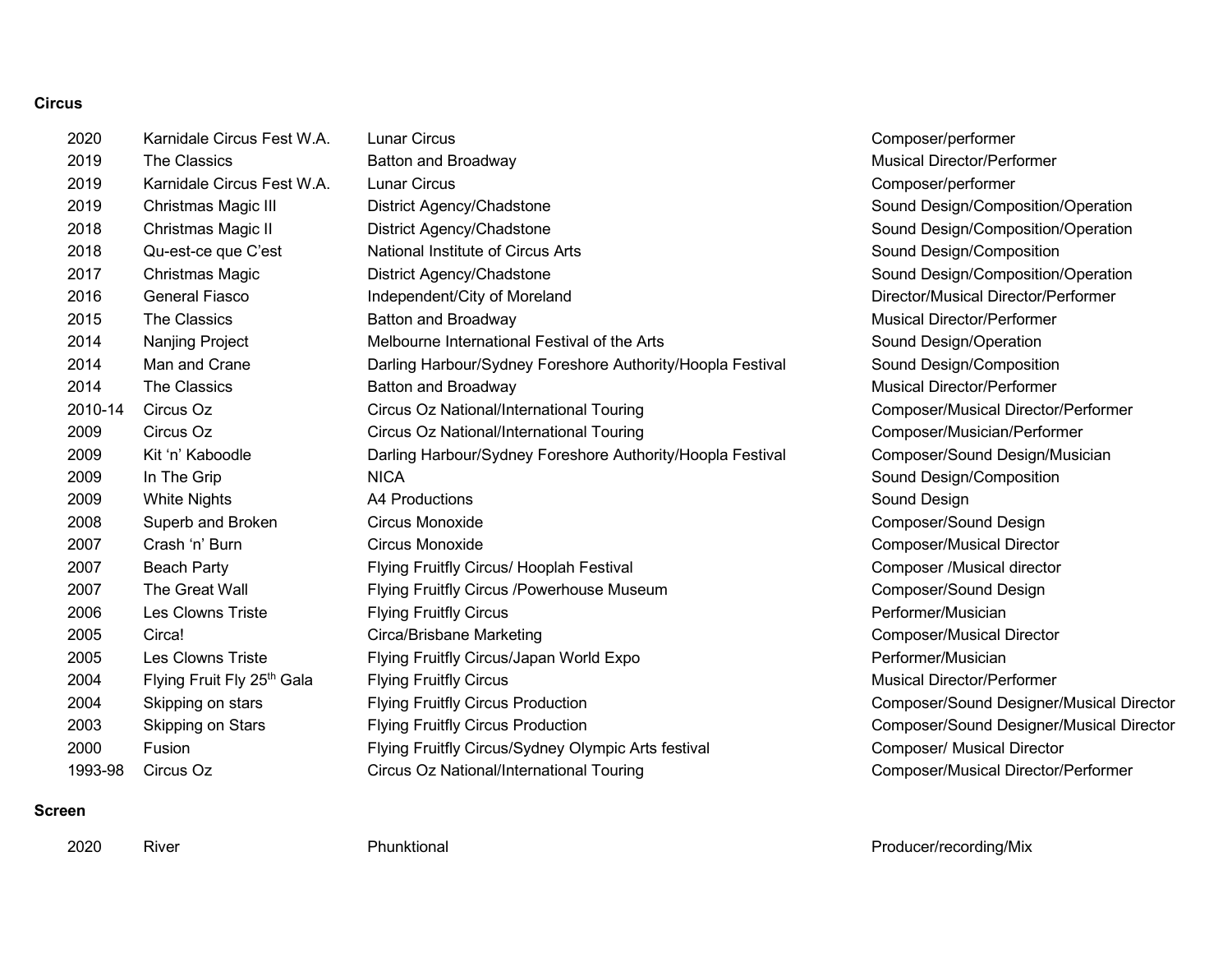| 2020 | Seeing Not Looking        | Dr Anne Scott Wilson/Deakin University              | Sound Edit/design      |
|------|---------------------------|-----------------------------------------------------|------------------------|
| 2019 | Irriki Camp               | Phunktional                                         | Sound Design           |
| 2018 | Melbourne Victory         | <b>About Bob Productions</b>                        | Composer/sound design. |
| 2018 | <b>TAC Towards Zero</b>   | <b>AboutBob Productions</b>                         | Sound Design           |
| 2017 | Dance Movement            | Dr Anne Scott Wilson/Deakin University              | Sound Editor           |
| 2014 | Homage Lois Fuller        | Dr Anne Scott Wilson/Deakin University              | Sound Design           |
| 2014 | Light                     | Dr Anne Scott Wilson/ Deakin University             | Sound Design           |
| 2012 | The Pet                   | Short Film Jelly FJM Productions                    | Co-Composer            |
| 2010 | <b>Bic Mike Hussy</b>     | <b>Fuzzy Advertising</b>                            | Video Sound Editing    |
| 2003 | <b>Silver Bullet</b>      | Documentary film dir. Margaret Kirby,,              | Composer               |
| 1998 | Skydiver                  | Amco Jeans TV Commercial; Dare Concepts Advertising | Composition/Production |
| 1998 | Caravan And Camping Video | Dare Concepts Advetising                            | Composition/Productio  |
| 1998 | Out There                 | <b>ABC America Television Trailer</b>               | Composition/Production |

## **Other**

| 2020   | Audible Lockdown              | Peggy Glanville Hicks commission                      | Co-artist/composer/producer          |
|--------|-------------------------------|-------------------------------------------------------|--------------------------------------|
| 2020   | The Infinite Guitar Solo      | City of Melb Grant                                    | Lead artist                          |
| 2020   | Teacher                       | <b>NICA</b>                                           | 3 <sup>rd</sup> yr Music             |
| 2019   | Robot Song                    | Arena Theatre                                         | <b>Recording Engineer</b>            |
| 2018   | Orkeztra Glasso Bazhalde      | Ork produced recording                                | Producer                             |
| 2018   | Domestic Dream CD             | Mike Tillbrook-Independent                            | Co-Production/recording/mix engineer |
| 2017   | Squawkestra                   | Squawkestra                                           | Conductor/facilitator                |
| 2017   | Tutoring                      | <b>Outer Urban Projects</b>                           | Song Writing W/Shop Facilitator      |
| 2017   | Tutoring                      | <b>Outer Urban Projects</b>                           | <b>Band Tutorial group</b>           |
| 2014   | Teaching                      | Reservoir High School                                 | <b>Teacher Electric Guitar</b>       |
| 2009   | iTraffic                      | AppOvation iPhone app                                 | Sound desig                          |
| 2008   | Big Swifty and KJ             | <b>ABC Radio National</b>                             | Composition/Production               |
| 2008   | The Transport Revolution      | ABC Radio National, Background Briefing               | Composition/Production               |
| 2007-9 | Teaching                      | Sydney College of the Performing Arts                 | <b>Teacher Woodwind</b>              |
| 2007   | ABC Radio Master Control      | <b>ABC Radio</b>                                      | Technician                           |
| 2006   | <b>ABC RADIO</b>              | <b>Radio National</b>                                 | Technician                           |
| 2005   | Roomies                       | Newtown Boardinghouse Project                         | Music Workshop Facilitator           |
| 2005   | <b>Bovis Lend Lease Event</b> | Legs on the Wall                                      | Composition/sound design             |
| 2005   | Infinity                      | Design Troupe/Legs on the Wall Korea Motor Show       | Sound Design/Composition             |
| 2004   | Hyper                         | International Hyperbarric Conference Opening Ceremony | Sound Design                         |
|        |                               |                                                       |                                      |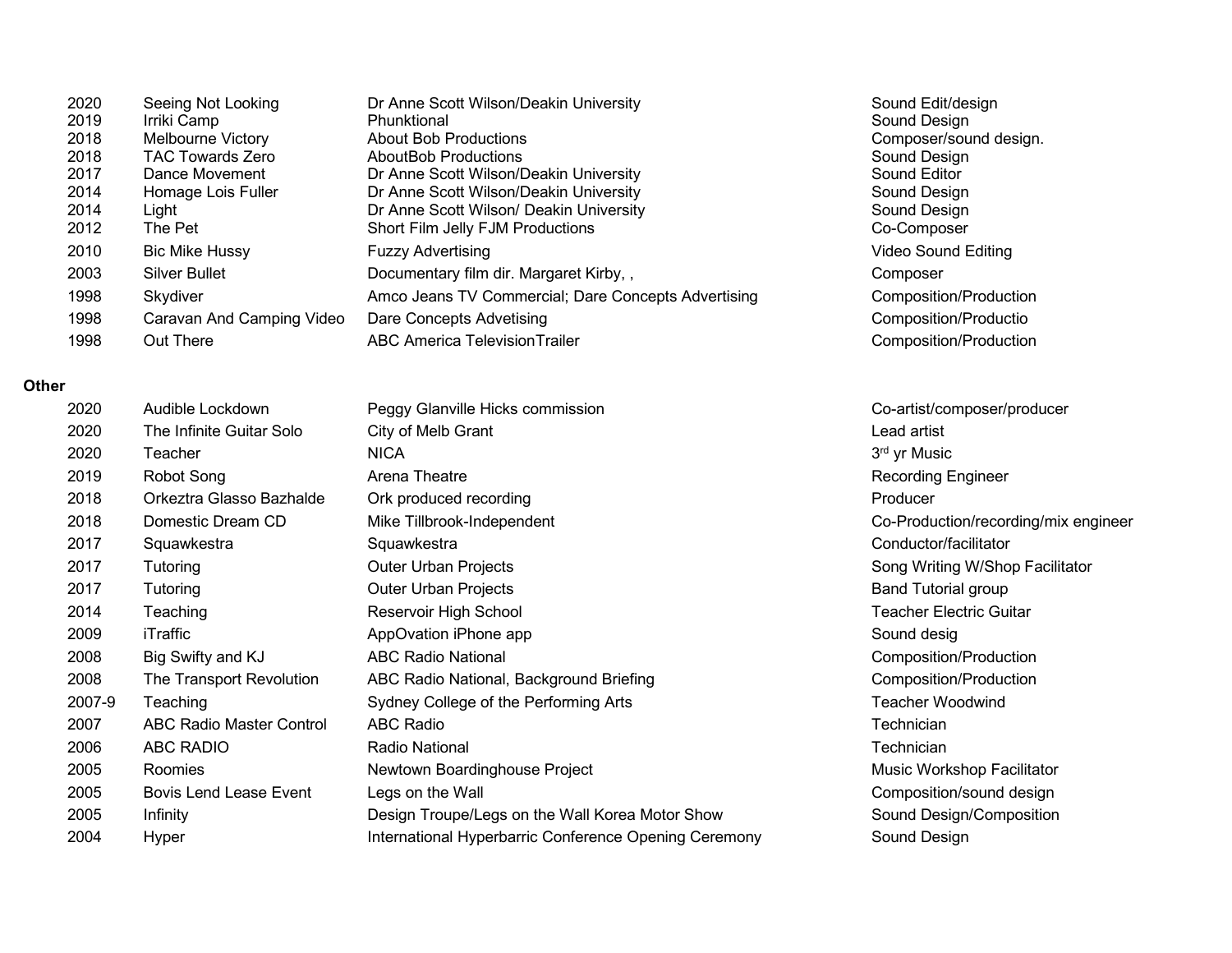| 2002    | El Cheppo                       | Legs on the Wall, corporate           | Composition/Production |
|---------|---------------------------------|---------------------------------------|------------------------|
| 1999    | Clown Class                     | Nepean University                     | Music tutor            |
| 1999    | AFI Intro                       | Legs On The Wall                      | Sound Design           |
| 1999    | Who Are You Winning Today?      | Dare Concepts Advertising/Glaxo-Kline | Composition/Production |
| 1999    | St. Kilda Film Festival Fanfare | St. Kilda Film Festival               | Composition/Production |
| 1999    | Hot Hot Hot                     | Dare Concepts Advertising             | Composition/Production |
| 1998    | Can Can Screensaver             | Dare Concepts Advetising              | Composition/Production |
| 1998    | Special CD recording            | Dashboard                             | Producer               |
| 1997    | Circus Oz Alive CD recording    | Circus Oz                             | Producer               |
| 1996    | Agua Profunda CD recording      | Circus Oz                             | Producer               |
| 1995    | Cafe Kaos CD recording          | Circus Oz                             | Producer               |
| 1998-09 | Teaching                        | <b>Private Music Tuition</b>          | Teacher Woodwind       |

#### **1985-93**

This time was spent participating in the Melbourne music scene as a performer and composer with various bands and projects, including:

ADZOHU: African Drumming Ensemble: 1982 - 1990

Stellios Tsiollas: 1988 – 1991 Greek/Cypriot composer

Melbourne Improvisers Association

Anna Halprin – Earth Dance

Antipodes festival 1990

Private Flute Tuition

#### **Current Bands:**

The Confabulations Los Cojones The Whoopee Project Northside Jazz Orchestra Afrobics

Hanksaw

### **Skills**

Computer based Music Composition/Sound production - advanced level Audio Editing and technical skills – advanced] Flute - advanced level Alto and Soprano sax - advanced level Clarinet - intermediate